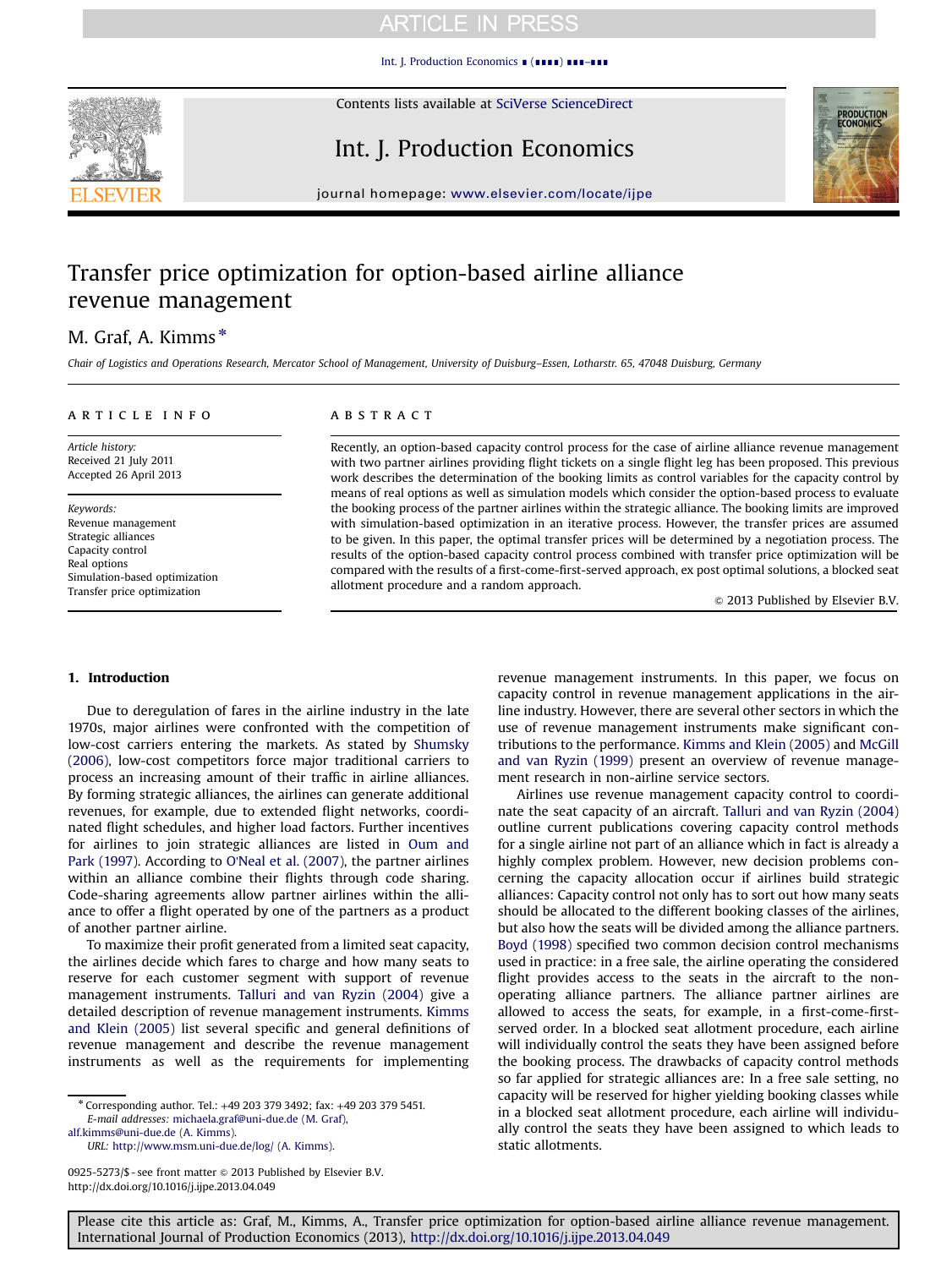Although there are some publications regarding alliance revenue management (compare [Boyd, 1998](#page--1-0); [Brueckner, 2003;](#page--1-0) [Brueckner and Whalen, 2000;](#page--1-0) [Vinod, 2005;](#page--1-0) [Wright et al., 2010\)](#page--1-0), to the best of our knowledge, there is no literature that describes option-based capacity control models or methods with transfer price optimization for strategic alliances.

We presented an option-based decision control for two partners within an alliance in a previous publication (see [Graf and Kimms,](#page--1-0) [2011](#page--1-0)). This option-based decision control overcomes the mentioned disadvantages of the common decision control mechanisms so far used in practice by calculating booking limits for the alliance partners to reserve seat capacity for higher yielding booking classes and by allowing the alliance partners to switch their assigned capacity during the booking processes. The main contribution of our work to revenue management literature is an option-based capacity control procedure with transfer price optimization to divide the capacity among partners of a strategic alliance.

In [Graf and Kimms \(2011\),](#page--1-0) two procedures with the underlying option-based decision control were presented. The transfer prices used in these procedures were assumed to be given parameters. The surveys outlined in [Graf and Kimms \(2011\)](#page--1-0) revealed that the results of the introduced methods depend on the choice of the transfer prices. The optimal transfer prices can be determined by systematically searching through the entire solution space. Since this approach is very run-time-intensive, methods to efficiently incorporate optimal transfer prices as an extension to the procedures described in [Graf and Kimms \(2011\)](#page--1-0) will be introduced in this paper.

This paper is organized as follows: In Section 2 we present the option-based capacity control procedure enhanced by a negotiation process to determine optimal transfer prices. Furthermore, we illustrate the determination of the booking limits and the simulation of the booking process of the alliance partners including real options and transfer prices. To be self-contained, [Sections 2.1](#page--1-0) and [2.2](#page--1-0) briefly repeat what is described in [Graf and Kimms \(2011\)](#page--1-0) in greater detail already. In [Section 3](#page--1-0) the negotiation process to optimize the transfer prices will be discussed. [Section 4](#page--1-0) contains the computational study outlining the adopted test bed and comparing the results of the introduced option-based control with transfer price optimization to the results of the first-come-firstserved approach, the ex post optimal solution, the blocked seat allotment approach, and the random approach. The implementation of the first-come-first-served approach, the ex post optimal solution, the blocked seat allotment approach and the random approach will be explained in [Section 4](#page--1-0). We summarize our study in [Section 5](#page--1-0) which concludes the paper with some comments on further research possibilities.

#### 2. Capacity control with real options and transfer price optimization

In the following, real options to divide the capacity in an aircraft among the members of the alliance are considered. As stated by [Amram and Kulatilaka \(1999\),](#page--1-0) an option is the right, but not the obligation to take an action in the future. Compare [Amram](#page--1-0) [and Kulatilaka \(1999\)](#page--1-0) as well for a detailed discussion concerning the classification of options and for a survey of literature describing other industries utilizing real options.

The underlying idea of real options in our context is the following: the non-operating airline can buy an option to possess the right of buying the underlying asset at a fixed price in the future by paying the option price up front. To exercise the option and actually buy the asset during the booking process, the nonoperating airline has to pay a defined strike price. The asset corresponds to a seat in the aircraft of the operating airline in our application. The goal of the option-based mechanism is to maximize the combined revenue of the alliance partners.

We make the following assumptions in order to explain the new procedures: an alliance with two airlines is considered. The operating airlines provides seats in an aircraft that is operated on a single flight leg. This airline will be called operating carrier (OC). The other airline can access the seats of the operating carrier by buying options for the seats. We have chosen the term ticketing carrier (TC) to classify this airline based on the remarks of [Brueckner \(2003\).](#page--1-0) Other papers refer to the non-operating airline as marketing carrier (see [Shumsky, 2006](#page--1-0)). In our application, the ticketing carrier does not operate a flight that is a direct substitute to the one operated by the operating carrier. In practice, however, it is not uncommon for both airlines to act as operating and ticketing carriers depending on which flight leg is being considered.

The option price and strike price can be subsumed under the generic term 'transfer price'. There are many publications dealing with transfer prices in the field of accounting (compare, for example, [Bierman, 1959](#page--1-0); [Cook, 1955](#page--1-0); [Dean, 1955](#page--1-0); [Eccles, 1985;](#page--1-0) [Kaplan and Atkinson, 1998;](#page--1-0) [Stone, 1956;](#page--1-0) [Tang, 1993](#page--1-0); [Verlage, 1975\)](#page--1-0). An early publication which discusses transfer-price policies as instruments for intracompany pricing in the field of accounting was introduced by [Hirshleifer \(1956\)](#page--1-0). He defines a transfer price to be the price of a good or service that is exchanged between separate autonomous operating divisions within a corporation. According to [Tang \(1993\)](#page--1-0), a transfer price describes the cost of the division which buys just as the revenue the selling division achieves. Establishing a connection between strategic alliances and this definition, an alliance will be regarded as a corporation with separate autonomous operating divisions representing the stand-alone partner airlines integrated in the alliance. The option price represents a payment that the ticketing carrier conveys to the operating carrier in exchange for a service, the reservation of seat capacity in the operating carrier's aircraft by means of real options. By paying the strike price to the operating carrier, the ticketing carrier obtains the right to sell a ticket for a seat in the operating carrier's aircraft. The operating carrier can pay back the option price to the ticketing carrier in exchange for an option that the ticketing carrier bought from the operating carrier beforehand. So, as described in our application area, the option price and the strike price are payments that are only authorized among the partners of the alliance. The end customer, which is the airline passenger in our application area, will not pay or even notice these payments.

In the field of accounting [Bierman \(1959\)](#page--1-0) suggests to use negotiated transfer prices or a combination of market-based and negotiated transfer prices. There are other authors recommending negotiations to determine transfer prices that maximize the revenue of the firm (compare [Chalos and Haka, 1990](#page--1-0); [Dean, 1955;](#page--1-0) [Haake and](#page--1-0) [Martini, 2008;](#page--1-0) [Kaplan and Atkinson, 1998](#page--1-0)). Since, in our application area, the market prices charged by the partner airlines for a ticket in the different booking classes give some evidence about the determination of the transfer prices, we decided to choose a method for determining the optimal transfer prices that is a combination of market-based transfer prices and negotiated transfer prices. This combined mechanism will be described in [Section 3.](#page--1-0)

The interaction between the operating carrier and the ticketing carrier can be divided in the interaction before, during, and after the booking process. The airlines start a negotiation process after the simulation of the booking process concerning the option price and the strike price. The negotiation process will be described in detail in [Section 3](#page--1-0).

[Fig. 1](#page--1-0) shows the interaction between the operating carrier and the ticketing carrier.

Before the booking process starts for a particular flight operated by the operating carrier, the operating carrier calculates the booking limits for the operating carrier's booking classes according

Please cite this article as: Graf, M., Kimms, A., Transfer price optimization for option-based airline alliance revenue management. International Journal of Production Economics (2013), [http://dx.doi.org/10.1016/j.ijpe.2013.04.049i](http://dx.doi.org/10.1016/j.ijpe.2013.04.049)